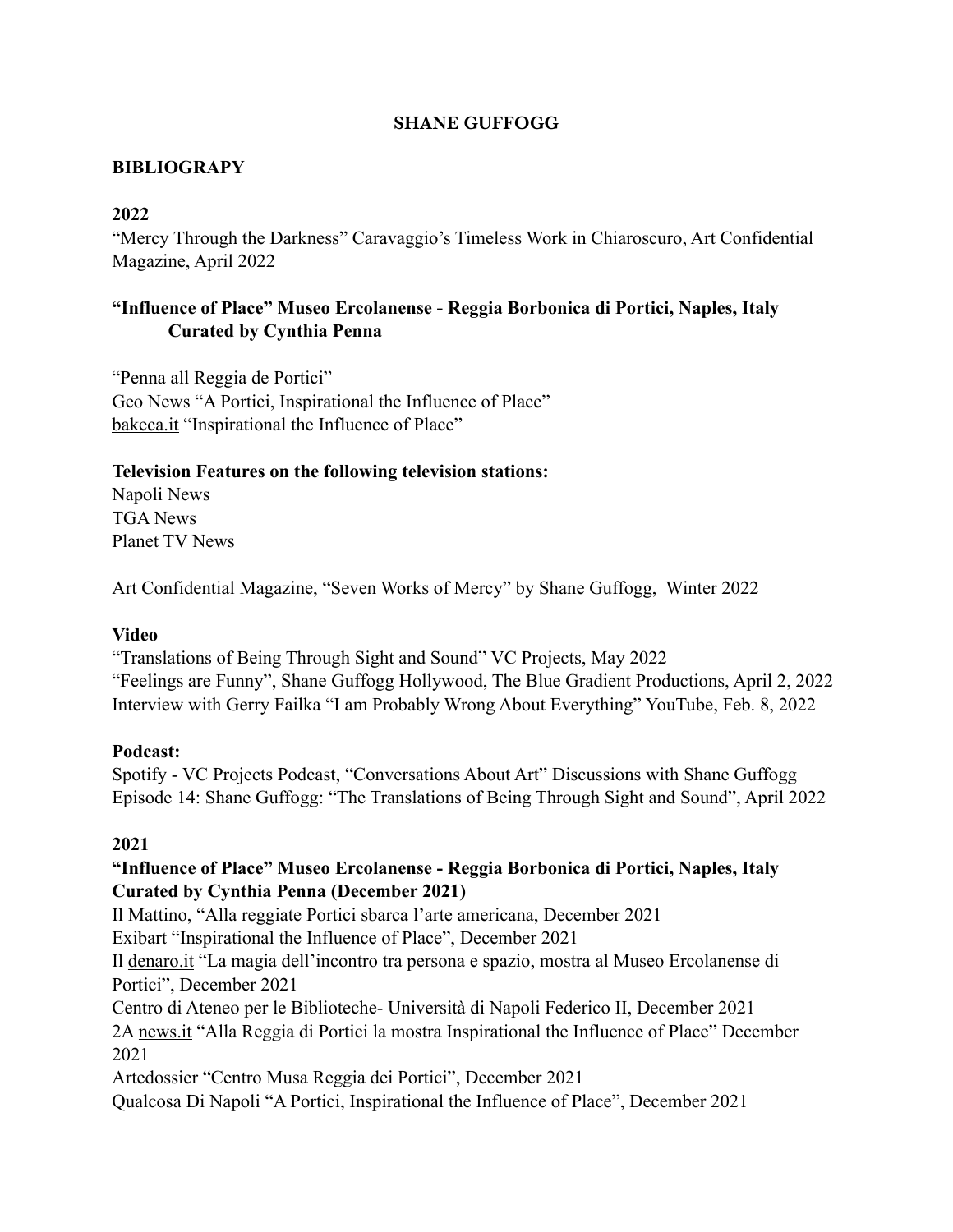Assonapoli Napoli, Fare Vedere Ascoltare "Inspirational the Influence of Place, a cure di Cynthia, December 2021

LA Confidential Magazine: Shane Guffogg by Ondy Sweetman, August 2021 Orange Coast Magazine - Shane Guffogg: "40 Years of Self-Portraits, March 2021 ARTSTART - "Path of light in Mosso" by Cynthia Penna, January 2021 Artribune - Shane Guffogg: The Path of Light (Italy), January 2021 VC Projects - Winter 2020-21 Shane Guffogg: Art in Isolation (Strathmore), November 2021

#### **Podcast**

Spotify - VC Projects Podcast, "Conversations About Art" Discussions with Shane Guffogg Episode 1: Shane Guffogg: "The Artist - Process and Creation", January 2021 Episode 2: Shane Guffogg: "The Artist and Materials", January 2021 Episode 3: Shane Guffogg: "Sapere Aude (Dare to Know)", January 2021 Episode 4: Shane Guffogg: "The Psychological Landscapes of Self-Portraits", January 2021 Episode 5: Shane Guffogg: "A Rose is a Rose", February 2021 Episode 6: Shane Guffogg: "Art and Spirituality" Part 1, February 2021 Episode 7: Shane Guffogg: "Art and Spirituality Part 2 - Finding the Still Point", February 2021 Episode 8: Shane Guffogg: "Ginevra de Benci", May 2021 Episode 9: Shane Guffogg: "The Alchemist", June 2021 Episode 10: Shane Guffogg: "The Influence of Place" - August 2021 Episode 11: Shane Guffogg: "Introducing The art of Art", September 2021 Episode 12: Shane Guffogg: "The Bay of Naples Paintings", October 2021

Episode 13: Shane Guffogg: "On the Road to Napoli", December 2021

#### **Video**

"The Sun is the Same" Five person exhibition in the Home of David Thompson of Assemblage+ in Laurel Hills, Studio City Film by Eric Minh Swenson, Spring 2021

Shane Guffogg: "40 Years of Self-Portraits" on view at Orange County Center for Contemporary Art, by Yiwei Lu, March 2021

"The art of Art" documentary series, "Episode 1, Laura Hipke" Hosted by Shane Guffogg, directed by Hierony Vision, Summer 2021

"Shane Guffogg" documentary film, directed and produced by Hierony Vision, Summer 2021

#### **2020**

[ARTE.it](http://ARTE.it) - Shane Guffogg. The Path of Light (Italy) January 2020 Segnonline - Shane Guffogg | The Path of Light (Italy) January 2020 Calendario Mostre 24/12/2020 - Shane Guffogg @ Casa Regis, Valdilana "Il Giorno che verrà" by Barbara Picci (Italy) December 2020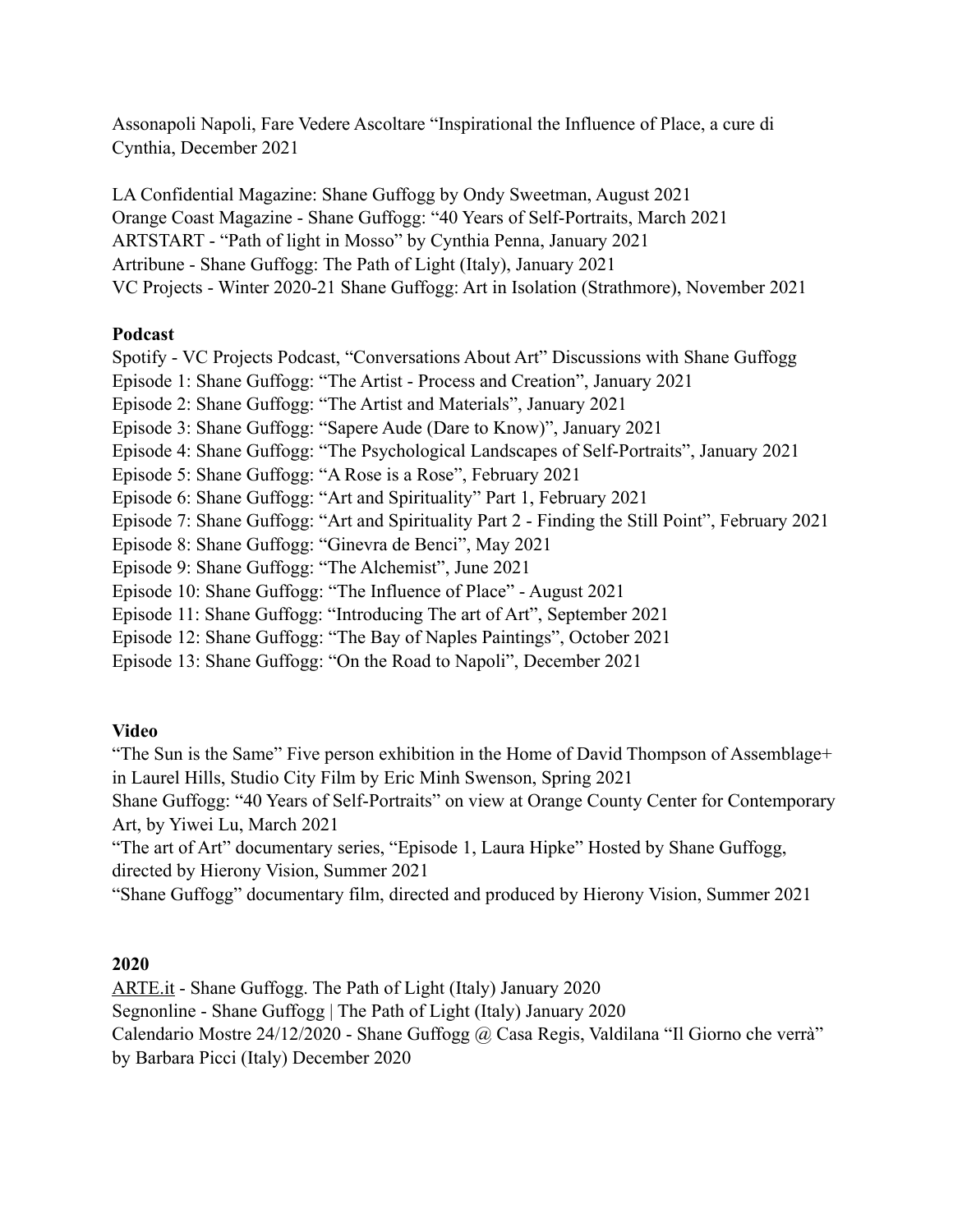ARTSTART - "Shane Guffogg, un artista della luce", essay by Cynthia Penna, also includes: video by Eric Minh Swenson, "Shane Guffogg: The Ranch", for Vittorio Schieroni, Art Platform, Milan, Italy, November 2020

"Shane Guffogg: Feelings are Funny and music review" by Sally Waddell, Apple Music, February 2020

### **Video**

*"*Shane Guffogg: The Ranch", *by Eric Minh Swenson, EMS Film Production, October 2020 "*Shane Guffogg and His ranch (life and work), Guffogg Documentary", *by Yiwei Lu (November 2020 - present)* 

## **2019**

"Shane Guffogg: Thoughts and Conversations, Thirteen Essays", published by Pharmaka Press, by Shane Guffogg and Victoria Chapman, December 2019

### *"***Libertà"***, -* **group exhibition, curated by Gryanne Stunnenberg, Venice, Italy**

Gallergry: Libertà, Pop-Up Exhibition Highlighted featured artist

### **"Butterflies, Words, and Colors" Curated by Shane Guffogg**

Medium Magazine, "Actor Playwright Raymond J. Barry exhibits visually stunning artwork that reflects multi-faceted life" April 2019

Indulge Magazine, "Raymond J. Barry: Butterflies, Words and Colors, Curated by Shane Guffogg, April 2019

Hollywood Reporter: Raymond J. Barry Bows Painting Exhibition at Hollywood Gallery, April 2019

## **"Circle of Truth" - group exhibition curated by Shane Guffogg and Laura Hipke**

Bay Area Focus: Interview with New Los Gatos Museum Director Lisa Coscino, January 2019 Bay Area News Group: Artistic 'Telephone Game' on View at Los Gatos New Museum, February 2019

VC Projects: New Museum Los Gatos, Circle of Truth", March 2019

#### **2018**

VoyageLA - "Meet Shane Guffogg", Summer 2018

**"Circle of Truth" - group exhibition curated by Shane Guffogg and Laura Hipke**  Metroactive: NUMU Show Explores 'Truth'/ Circle of Truth, December 2018 VC Projects: San Jose Museum of Art, "Circle of Truth joins New Terrains, Mobility and Migration Programing", September 2018

**"The Mecca, California" group exhibition, The Lodge, Los Angeles, California**  Archer School for Girls - Eastern Star Gallery collaborates with The Lodge, The Mecca, California, March 2018, Announcement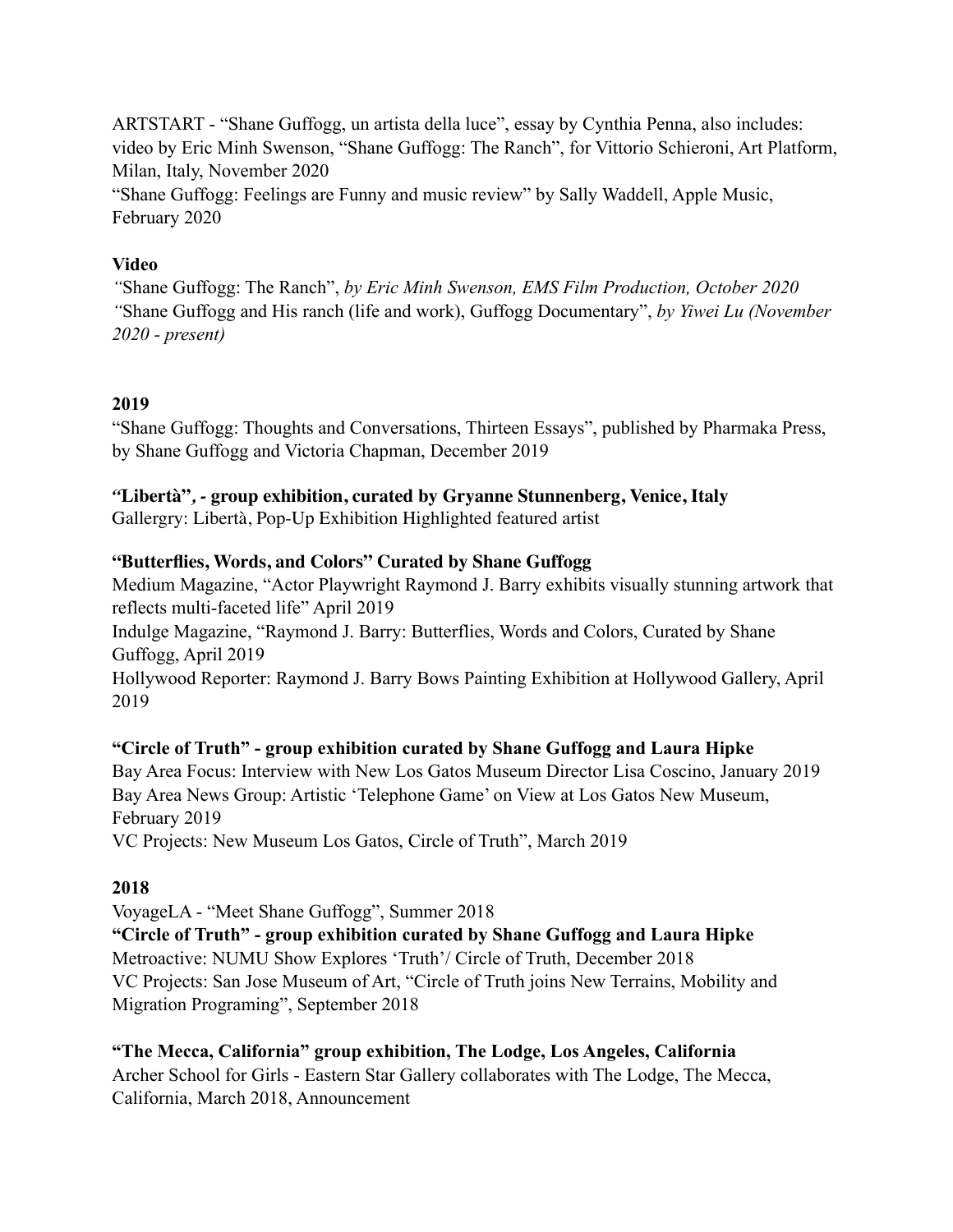#### **"Glasstress Putuj Slovenija" - group glass exhibition/Art Fair, Ptuj, Slovenia**

Art Stays - Glasstress Tut Slovenija, "Festival of Contemporary Art" July 2018 Review

#### **"The art of Art" - Documentary Series for Digital Streaming**

Noize VHXTV - "A New Kind of Program - Shane Guffogg hosts The art of Art" - Winter 2018

#### **2017**

**Shane Guffogg: "The Observer is the Observed" Baku, Azerbaijan**  Featured article, YOL, No. 3, 2017, Azerbaijan Shane Guffogg: How to get into Meg Ryan's Bedroom, Most Magazine, Summer 2017, Issue 2 Spotlight on Shane Guffogg, Baku – Art, Culture, Wild, May 2017 Edition Featured article, ECHO – Political Newspaper of Azerbaijan, February 2017 Featured article, CITYLIFE.AZ Magazine March 2017 Featured article, AZERNEWS, February 2017 Interview with Shane Guffogg, Success and Art, Azeri Magazine, June 2017 Featured article, Sputnik Azerbaijan Culture Magazine March 2017 Featured article, Trends News Agency, Azerbaijan March 2017 Featured article, Nargis Magazine Azerbaijan, March 2017 Featured article, Gorod Blog, "American Abstractionist", March 2017 Feature article, SVodka.Net Blog, March 2017

#### **"Diversity" group exhibition, Art Tower, Arts Council, Baku, Azerbaijan**

Featured article, Gorod Blog, "Diversity" April 2017 Featured article, TODAY.AZ, February 2017 Featured article, Azer News AZ, March 2017 Featured article, Azeri America News, March 2017

### **Shane Guffogg: "Dance of Thought", solo exhibition, Manhattan Beach Art Center, Manhattan Beach, CA**

The Wonderous art of Shane Guffogg, Easy Reader News, April 2017 "Dance of Thought" Shane Guffogg, City of Manhattan Beach **"Portraiture: An Exhibition" Orange County Center for Contemporary Art, Santa Ana CA "**Hipster Tip of the Week – Portraiture – Curated by Shane Guffogg**",** Bitter Lemons, Nov. 2017

#### **TV Shows:**

Featured Interview, AZ TV Today, February 2017 Featured Interview, Good Morning Baku, February 2017

## **2016**

**"Portraiture – An Exhibition curated by Shane Guffogg", Lindsay Museum, Lindsay, CA**  "Lindsay Draws a Ruscha. Yes, An Ed Ruscha", Lifestyle Magazine, November 2016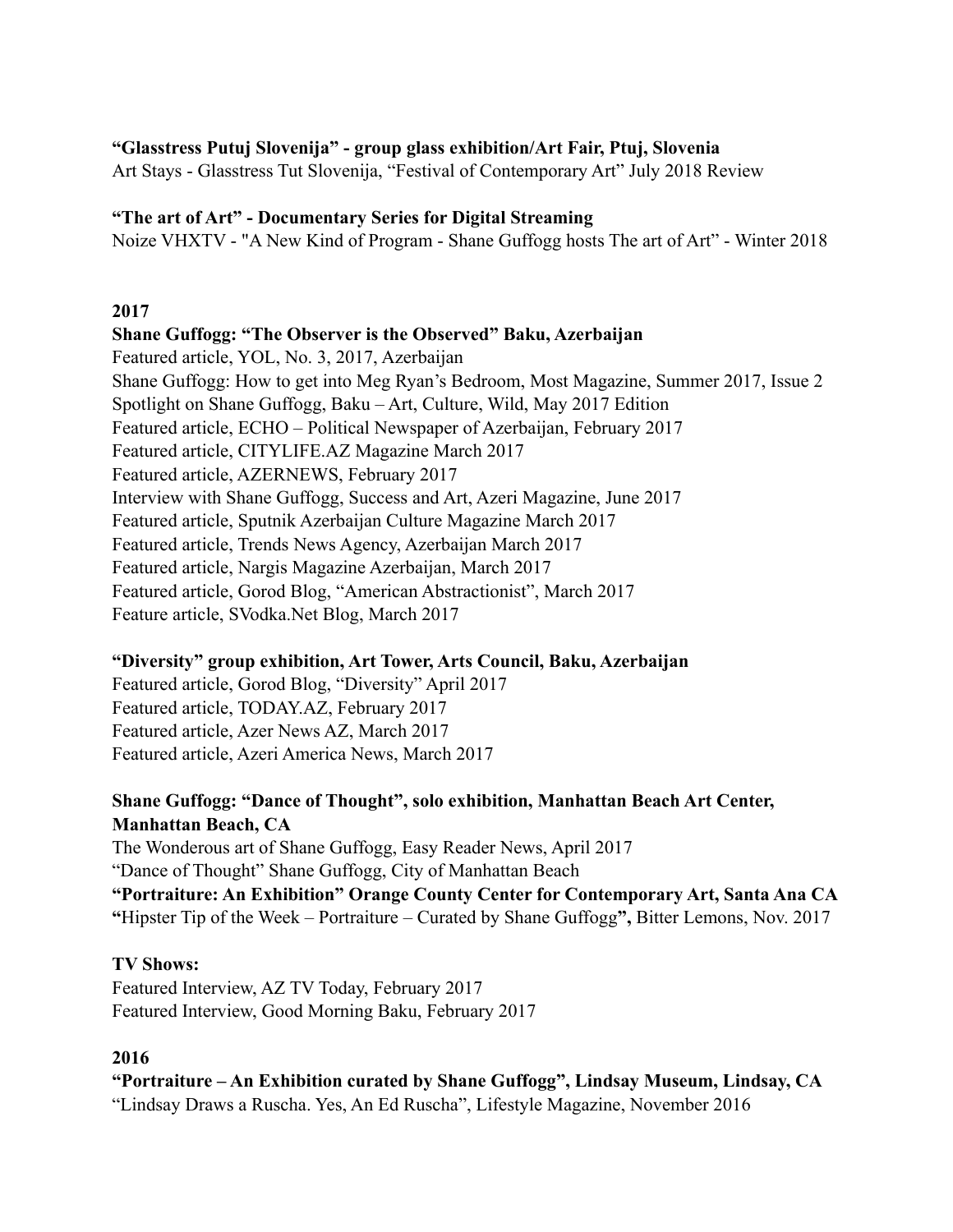"Portraiture – an exhibition at Lindsay Museum", The Recorder (Porterville) November 2016

## **Shane Guffogg: "Crossings" Porterville College Art Gallery, Porterville, CA**

"Guffogg art to hang thru Jan. 31", The Recorder, (Porterville) January 2016 "Shane Guffogg Art Exhibit at Porterville Art Gallery, Lifestyle Magazine, February 2016 "Famed artist, alumni returns to PC", The Recorder, (Porterville) February, 2016

## **"The Art of Shane Guffogg",The Lindsay Museum, Lindsay, CA**

"Art extended, slated", The Recorder, (Porterville) January 2016 "Guffogg" Visalia Times, January 2016 "Painter brings art home, and across the world", Visalia Times, January 2016

### **Pop Austin International Art Fair, Austin, TX**

"Art of the Track" Austin Way, 2016 "Pop-up art part dazzles colorful crowd of Austin VIPs, Culture Map, October 2016 "Pop Austin Hosts Three Day International Art Show, Orange, October 2016 "Pop Austin 2016 This Weekend" Austin Social Planner, October 2016 **"**Pop Austin Expands Its Programming with New and Established Artists" Artnet, 2016 "Pop Austin Take Three", Paper City, October 2016

## **Additional Articles**

 Shane Guffogg "Art from Within the Alchemy of Los Angeles", 047, Fall 2016 "Un Artiste Atypique", La Gazette Drouot, September 2016 "Shane Guffogg: Art From Within The Alchemy of Los Angeles", LE29 Lifestyle International Magazine, 2016 Elucidary & Shane Guffogg: At the Still Point #3, Small Portions Journal, 2016

## **2015**

## **"The Art of Shane Guffogg",The Lindsay Museum, Lindsay, CA**

"Shane Guffogg and the Curious Line", Lifestyle Magazine, Spring 2015 "Ribbons of Success", The Foothills Sun Gazette, November 2015 "Painter brings art home, and across the world, Visalia Times – Delta, November 2015 "Local artist shares success with students", The Porterville Recorder, November 2015

## **"Shane Guffogg" – Inaugural Exhibition, The Lodge, Los Angeles, CA**

"Shane Guffogg at The Lodge" – Artweekly Los Angeles, January 2015 "Shane Guffogg" - Huffington Post, January 2015

# **"The Mini Show", The Lodge, Los Angeles, CA**

"Big Themes, Tiny Frames: An Art Show Writ Small", NPR, October 2015 "A Tiny Show of Very Miniature Works by Big Artists", The New York Times Style Magazine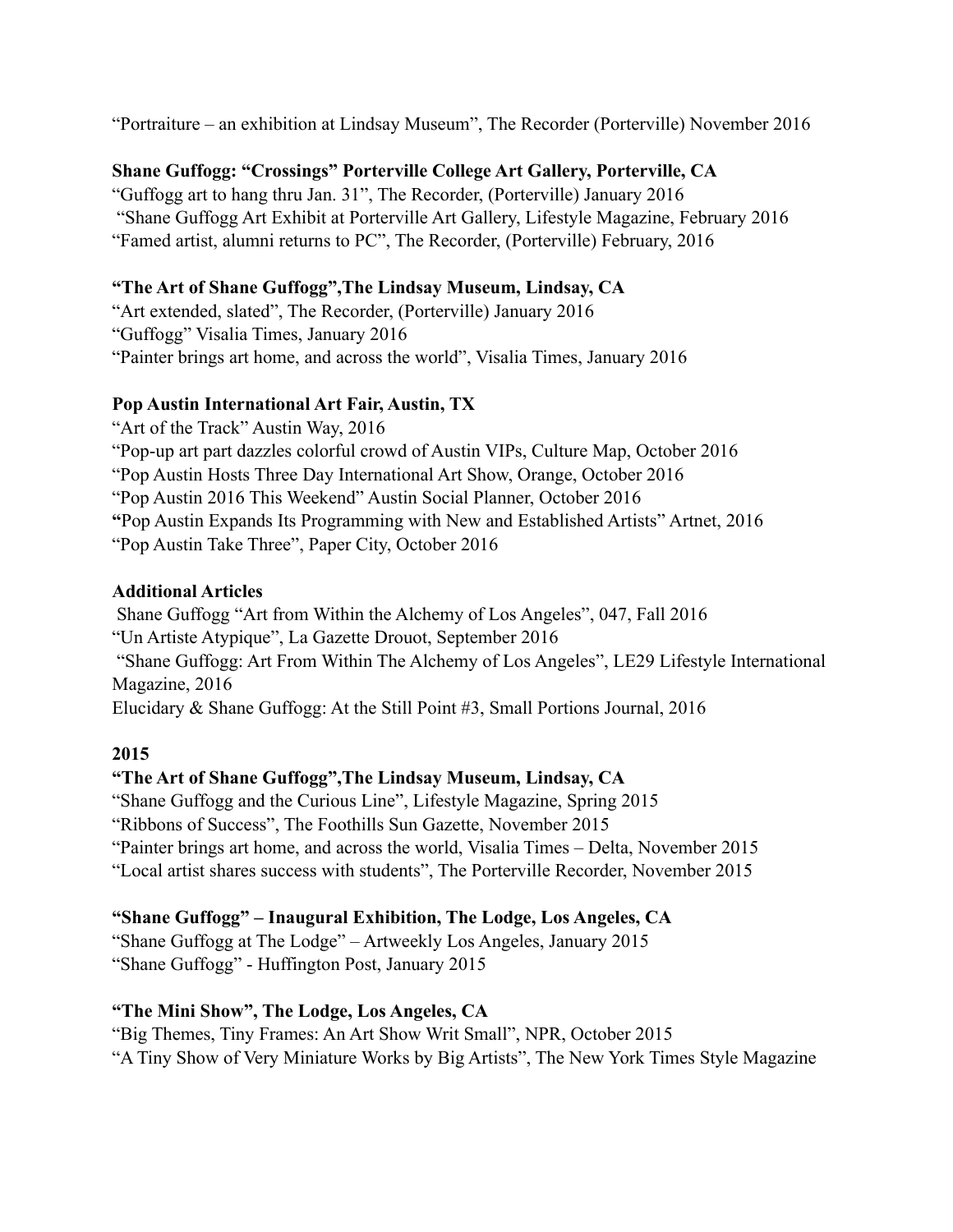### "**Q4" Billboard Creative, curated by Mona Kuhn, Los Angeles, CA**

"33 Art Billboards Soothing Road Rage Across Los Angeles**" -** Huffpost Arts & Culture "Interview with Mona Kuhn" by Kelly Korzun - Musee Magazine

#### **Shane Guffogg: The Observer is the Observed", St. Petersburg, Russia**

"American Malevich came to conquer Russia", Android-soft, August 2015 "Shane Guffogg at the Russian Academy of Fine Arts Museum", Museum Breuer Press 2015 "Shane Guffogg at the Russian Academy of Fine Arts Museum", 24/700 Cal Arts Edu Magazine "The Painted Thought", The Ex Expat, August 2015 "Shane Guffogg", Art Guide. RU, August 2015 "Shane Guffogg" Russian Academy of Arts, Fine Art Way, August 2015 "Shane Guffogg", Galerie Didier Forges.com, Paris, France, September 2015 "#Guffogg" Official BMW Club Russia, St Petersburg, September 2015 "New Creative Association – Shane Guffogg", September 2015 "Interview with Shane Guffogg" Strela Newspaper

### **TV Shows**

Good Morning St. Petersburg, August 2015

Interview with Dimitry Puchkov, St Petersburg August 2015

### **Shane Guffogg: New Paintings, Bert Green Fine Art, Chicago, IL**

"Exhibition of new paintings by Shane Guffogg on view at BGFA", Art Daily.ORG, 8/2015 "Shane Guffogg Paintings and Drawings" Zing Magazine, Chicago, September 2015

#### **Pop Austin International Art Fair, Austin, TX**

"International Art Show Pops Up in Austin", Texas Lifestyle Magazine, October 2015 "Best Events.US, Austin 2015 Art Fair and Formula 1", November 2015 "Illuminating Art Pieces from Pop Austin", Austin OT, 2015 "Current Exhibitions", Art Slant, October 2015 "Top 4 Things to Check out During F1 Weekend", Austin Texas.org, October 2015 "Calendar Section", Artillery Magazine, October, 2015 "Calendar - International Art Fair", Americans for the Arts, October 2015 "Lana Carlson Making Austin Pop", Austin Woman, October 2015 "Take a Tour of the Pop Austin Co-founders's Art-Filled Home", Austin Way, October 2015 "Pop Austin International Art Fair", Rad Austin Magazine, October 2015 "Pop Austin Illuminates City in Second Year Takeover", ADHOC.IS, October 2015 "Artist Profile: Shane Guffogg, Fine Artist", Haute Street x the MUSE diaries, August 2015

# **Contemporary Constructions & In the Studio, California Center for the Arts, Escondido**

"Artist Dialogues", Raul Guerreo, September 2015

## **Additional Articles**

"Shane Guffogg at Art Platform, Los Angeles", EMS vimeo.com, August 2015 "Film School - When I Consider How My Light is Spent #2", Star 82 Review, August 2015